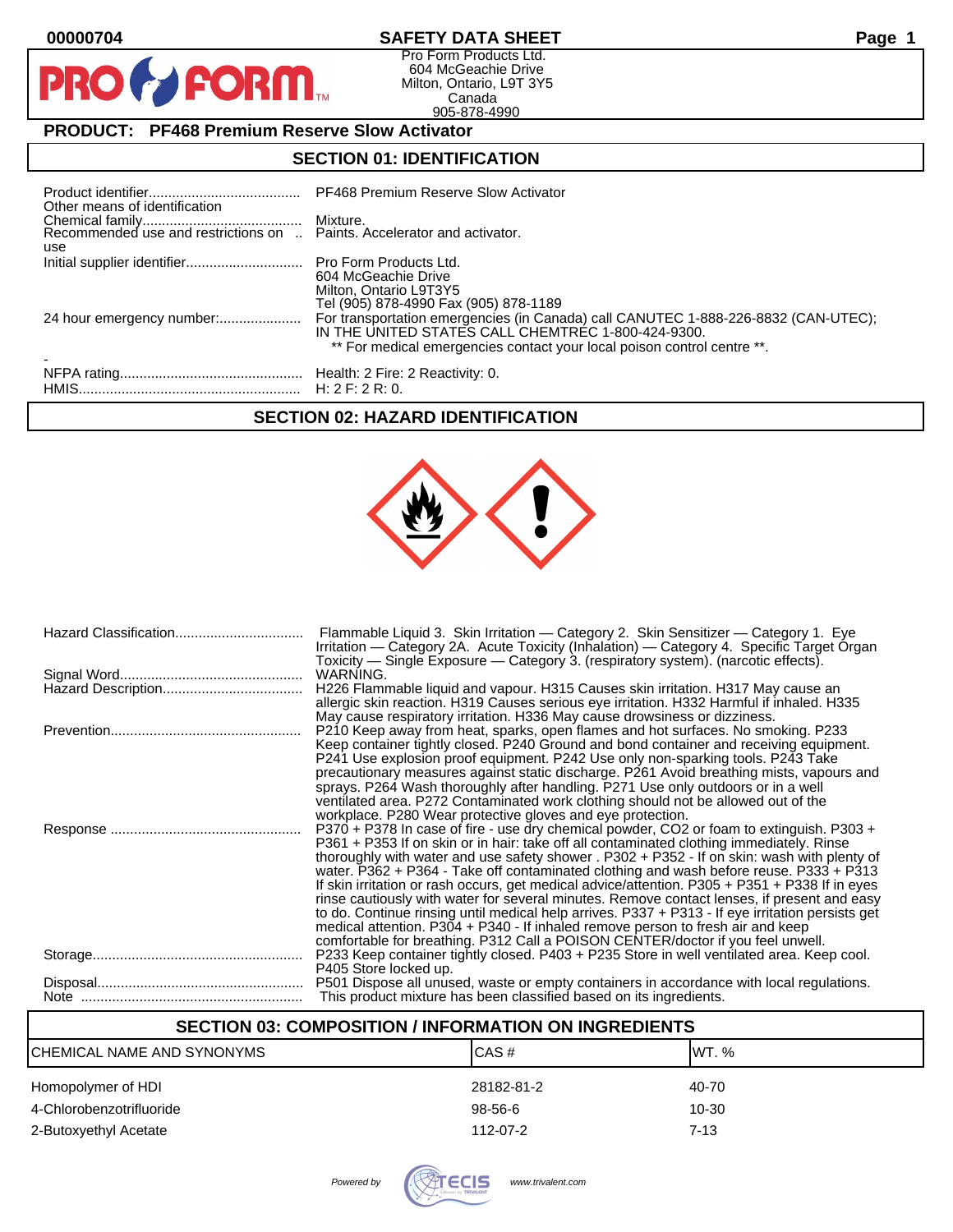#### **PRODUCT: PF468 Premium Reserve Slow Activator**

#### **SECTION 03: COMPOSITION / INFORMATION ON INGREDIENTS**

Light aromatic naphtha\* 1-5

<<The actual concentration(s) withheld as a trade secret>> .

\*Light aromatic naphtha (64742-95-6) contains: \*

1,2,4-trimethylbenzene (<32%), Cumene (<1.1%), and xylene (<2.2%)

### **SECTION 04: FIRST-AID MEASURES**

|                                      | If inhaled, remove to fresh air. If not breathing, give artificial respiration. If breathing is<br>difficult, give oxygen, obtain medical attention.                                                                                                                                                                                     |
|--------------------------------------|------------------------------------------------------------------------------------------------------------------------------------------------------------------------------------------------------------------------------------------------------------------------------------------------------------------------------------------|
|                                      | If ingestion is suspected, contact physician or poison control center immediately. Do not induce vomiting. Rinse mouth with water. If spontaneous vomiting occurs have victim lean                                                                                                                                                       |
|                                      | forward with head down to prevent aspiration of fluid into the lungs. Never give anything by<br>mouth to an unconscious person.                                                                                                                                                                                                          |
|                                      | Remove all contaminated clothing and immediately wash the exposed areas with copious<br>amounts of water for a minimum of 30 minutes or up to 60 minutes for critical body areas. If<br>irritation persists, seek medical attention.                                                                                                     |
|                                      | In case of contact, immediately flush eyes, keeping eyelids open, with plenty of water for at<br>least 15 minutes. Check for and remove any contact lenses, if safe and easy to do so.<br>Obtain medical attention.                                                                                                                      |
| Most important symptoms and effects, | Harmful if swallowed, in contact with skin or if inhaled. Causes skin and eye irritation.                                                                                                                                                                                                                                                |
| whether acute or delayed             | Symptoms may include stinging, tearing, redness, swelling, and blurred vision. Can cause<br>skin sensitization. May cause respiratory irritation. Vapors have a narcotic effect and may                                                                                                                                                  |
|                                      | cause headache, fatique, dizziness and nausea.<br>In all cases, if irritation persists seek medical attention. Eye: stain for evidence of corneal<br>injury. If cornea is burned, instill antibiotic steroid preparation frequently. Workplace                                                                                           |
|                                      | vapours have produced reversible corneal epithelial edema impairing vision. Skin: this<br>compound is a known skin sensitizer. Treat symptomatically as for contact dermatitis or<br>thermal burns. If burned, treat as thermal burn. Ingestion: treat symptomatically. There is                                                         |
|                                      | no specific antidote. Inducing vomiting is contraindicated because of the irritating nature of                                                                                                                                                                                                                                           |
|                                      | this compound. Contains a respiratory sensitizer @ <0.1%. An individual having a skin or<br>pulmonary sensitization reaction to this material should be removed from exposure to any<br>isocyanate. In the event of an incident involving this product ensure that medical authorities<br>are provided a copy of this safety data sheet. |

### **SECTION 05: FIRE-FIGHTING MEASURES**

| Suitable and unsuitable extinguishing                                                                  | Dry chemical. Carbon dioxide. Foam. In cases of larger fires, water spray should be used.                                                                                                                                                                                                                                                                                                                                                                                                                                                                                                                             |
|--------------------------------------------------------------------------------------------------------|-----------------------------------------------------------------------------------------------------------------------------------------------------------------------------------------------------------------------------------------------------------------------------------------------------------------------------------------------------------------------------------------------------------------------------------------------------------------------------------------------------------------------------------------------------------------------------------------------------------------------|
| media                                                                                                  | Do not use water in a jet.                                                                                                                                                                                                                                                                                                                                                                                                                                                                                                                                                                                            |
| Specific hazards arising from the                                                                      | Thermal decomposition products are toxic. May include:. Oxides of carbon (CO, CO2).                                                                                                                                                                                                                                                                                                                                                                                                                                                                                                                                   |
| hazardous product, such as the nature of                                                               | Oxides of nitrogen. Hydrogen cyanide. Isocyanates. Smoke. Other potentially toxic fumes.                                                                                                                                                                                                                                                                                                                                                                                                                                                                                                                              |
| any hazardous combustion products<br>Special protective equipment and<br>precautions for fire-fighters | Firefighter should be equipped with self-contained breathing apparatus and full protective<br>clothing to protect against potentially toxic and irritating fumes. Solvent vapours may be<br>heavier than air and may build up and travel along the ground to an ignition source, which<br>may result in a flash back to the source of the vapours. Cool fire-exposed containers with<br>cold water spray. Heat will cause pressure buildup and may cause explosive rupture.<br>During a fire, isocyanate vapours and other irritating, highly toxic gases may be generated<br>by thermal decomposition or combustion. |

#### **SECTION 06: ACCIDENTAL RELEASE MEASURES**

Personal precautions, protective ............ No action shall be taken involving any personal risk or without suitable training. Isolate area equipment and emergency procedures and keep unauthorized people away. Do not walk through spilled material. Wear recommended protective equipment. Ventilate. Open windows and doors to allow air circulation. Dike area to prevent spreading. The use of absorbent socks or spill pillows may be required. Stop leak if safe to do so. Prevent runoff into drains, sewers, and other waterways. Use non-sparking tools and equipment to pick up the spilled material. Methods and materials for containment and cleaning up

Ventilate. Eliminate all sources of ignition. Contain the spill. Avoid all personal contact. Spilled material and water rinses are classified as chemical waste, and must be disposed of in accordance with current local, provincial, state, and federal regulations. Evacuate all non-essential personnel. Prevent runoff into drains, sewers, and other waterways. Absorb with earth, sand, or another dry inert material. Shovel into suitable unsealed containers, transport to well-ventilated area (outside) and treat with neutralizing solution: mixture of water (80%) with non-ionic surfactant Tergitol TMN-10 (20%); or water (90%), concentrated ammonia (3-8%) and detergent (2%).

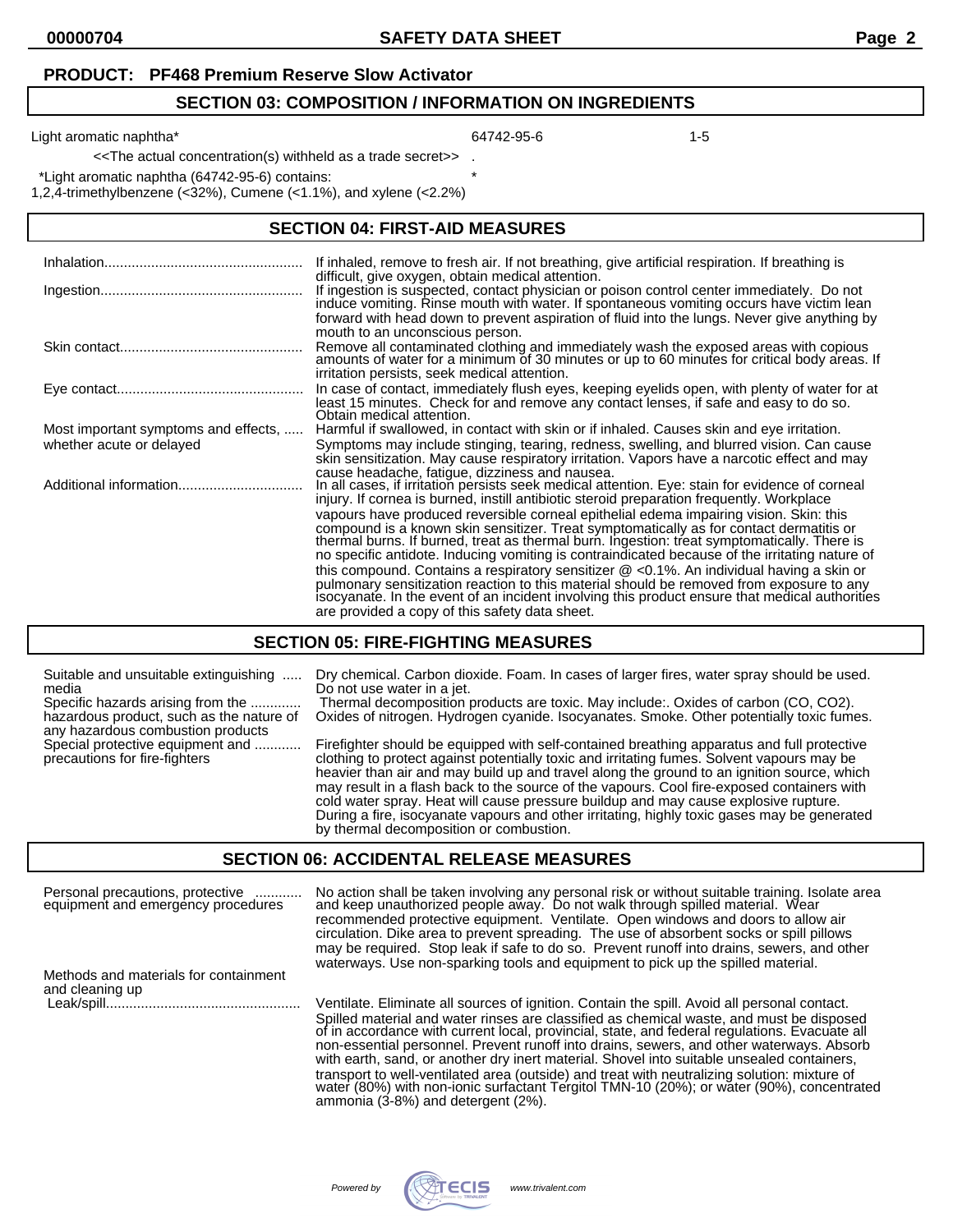### **PRODUCT: PF468 Premium Reserve Slow Activator**

# **SECTION 06: ACCIDENTAL RELEASE MEASURES**

| Maior spills | If temporary control of isocvanate vapour is required, a blanket of protein foam may be   |
|--------------|-------------------------------------------------------------------------------------------|
|              | placed over spill. If transportation spill occurs in United States. call Chemtrec         |
|              | 1-800-424-9300. If transportation spill occurs in Canada, call Canutec at (613) 996-6666. |

### **SECTION 07: HANDLING AND STORAGE**

| Precautions for safe handling<br>Conditions for safe storage, including any<br>incompatibilities | Keep away from heat, sparks, and open flame. Ensure that equipment is properly bonded<br>and grounded during filling and transferring as product may become electrostatically<br>charged. Do not breathe vapours, mist or dust. Use adequate ventilation. Wear respiratory<br>protection if material is heated, sprayed, used in confined space, or if exposure limit is<br>exceeded. Warning properties (irritation of the eyes, nose and throat or odour) are not<br>adequate to prevent chronic overexposure from inhalation. Individuals with lung or<br>breathing problems or prior allergic reactions to isocyanates must not be exposed vapour<br>or spray mist. Avoid skin and eye contact. Decomposition products are highly toxic and<br>irritating. Wash thoroughly after handling. Employee education and training are important.<br>Store in tightly closed containers to prevent moisture contamination. Keep away from heat,<br>sparks, and open flames. Do not reseal if contamination is suspected. Exposure to vapours |
|--------------------------------------------------------------------------------------------------|------------------------------------------------------------------------------------------------------------------------------------------------------------------------------------------------------------------------------------------------------------------------------------------------------------------------------------------------------------------------------------------------------------------------------------------------------------------------------------------------------------------------------------------------------------------------------------------------------------------------------------------------------------------------------------------------------------------------------------------------------------------------------------------------------------------------------------------------------------------------------------------------------------------------------------------------------------------------------------------------------------------------------------------|
|                                                                                                  | of heated isocyanates can be extremely dangerous.                                                                                                                                                                                                                                                                                                                                                                                                                                                                                                                                                                                                                                                                                                                                                                                                                                                                                                                                                                                        |

# **SECTION 08: EXPOSURE CONTROLS / PERSONAL PROTECTION**

| <b>INGREDIENTS</b>               | <b>TWA</b>                                    | <b>ACGIH TLV</b><br><b>STEL</b>                                                                                                                                                                                                                                                                                                                                                                                                                                                                                                                                                                                                                                                                                                                                                                                                                                                                                                                                                                                                                                                                                                                                                                                                                                                                                                                                                                       | <b>PEL</b>                     | <b>OSHA PEL</b><br><b>STEL</b> | <b>NIOSH</b><br><b>REL</b> |
|----------------------------------|-----------------------------------------------|-------------------------------------------------------------------------------------------------------------------------------------------------------------------------------------------------------------------------------------------------------------------------------------------------------------------------------------------------------------------------------------------------------------------------------------------------------------------------------------------------------------------------------------------------------------------------------------------------------------------------------------------------------------------------------------------------------------------------------------------------------------------------------------------------------------------------------------------------------------------------------------------------------------------------------------------------------------------------------------------------------------------------------------------------------------------------------------------------------------------------------------------------------------------------------------------------------------------------------------------------------------------------------------------------------------------------------------------------------------------------------------------------------|--------------------------------|--------------------------------|----------------------------|
| Homopolymer of HDI               | $5 \text{ mg/m}$<br>Supplier: 0.5 mg/m3 (TWA) | Not established                                                                                                                                                                                                                                                                                                                                                                                                                                                                                                                                                                                                                                                                                                                                                                                                                                                                                                                                                                                                                                                                                                                                                                                                                                                                                                                                                                                       | $5 \text{ mg/m}$               | Not established                | $5 \text{ mg/m}$           |
| 4-Chlorobenzotrifluoride         | Not established                               | Not established                                                                                                                                                                                                                                                                                                                                                                                                                                                                                                                                                                                                                                                                                                                                                                                                                                                                                                                                                                                                                                                                                                                                                                                                                                                                                                                                                                                       | Not established                | Not established                | Not established            |
| 2-Butoxyethyl Acetate            | 20 ppm TLV                                    | Not established                                                                                                                                                                                                                                                                                                                                                                                                                                                                                                                                                                                                                                                                                                                                                                                                                                                                                                                                                                                                                                                                                                                                                                                                                                                                                                                                                                                       | Not established                | Not established                | 5 ppm                      |
| Light aromatic naphtha*          | Not established                               | Not established                                                                                                                                                                                                                                                                                                                                                                                                                                                                                                                                                                                                                                                                                                                                                                                                                                                                                                                                                                                                                                                                                                                                                                                                                                                                                                                                                                                       | 500 ppm (2000<br>$mg/m3$ ) TWA | Not established                | 350 mg/m3 TWA              |
| Appropriate engineering controls |                                               | Provide natural or mechanical ventilation to control exposure levels below airborne<br>exposure limits. Local mechanical exhaust ventilation should be used at sources of air<br>contamination, such as open process equipment, or during purging operations, to capture<br>gases and fumes that may be emitted. Standard reference sources regarding industrial<br>ventilation (ie. ACGIH industrial ventilation) should be consulted for guidance about<br>adequate ventilation.                                                                                                                                                                                                                                                                                                                                                                                                                                                                                                                                                                                                                                                                                                                                                                                                                                                                                                                    |                                |                                |                            |
| Personal Protective Equipment    |                                               | Whenever concentrations of isocyanates exceed the exposure limit or are not known,<br>respiratory protection must be worn. A positive pressure, supplied-air respirator or a<br>self-contained breathing apparatus is recommended. At least an air-purifying respirator<br>equipped with an organic vapour cartridge and particulate pre-filters must be worn.<br>However, this should be permitted only for short periods of time (< 1 hour) at relatively low<br>concentrations (at or near the exposure limit). The use of a positive pressure air supplied<br>respirator is mandatory when airborne concentrations are not known or airborne solvent<br>levels are 10 times the appropriate exposure limit or spraying is performed in a confined<br>space or with limited ventilation. Do not exceed the use limits of the respirator.<br>Liquid chemical goggles. Contact lenses should not be worn when working with this<br>chemical.<br>Wear skin protection equipment. The selection of skin protection equipment depends on<br>the nature of the work to be performed. In the case of mixtures, consisting of several<br>substances, the protection time of the gloves cannot be accurately estimated. The<br>following gloves are recommended :. Nitrile rubber. Contact glove supplier for<br>recommendations.<br>Wear adequate protective clothes. Wear impervious protective clothing. |                                |                                |                            |
|                                  |                                               | Safety boots per local regulations.<br>Emergency showers and eye wash stations should be available. Employees should wash<br>their hands and face before eating, drinking, or using tobacco products. Educate and train<br>employees on the safe use and handling of the product.<br>Medical supervision of all employees who handle or come in contact with isocyanates is<br>recommended. These should include preemployment and periodic medical examinations<br>with pulmonary function test (FEC, FVC as a minimum). Persons with asthmatic-type<br>conditions, chronic bronchitis, other chronic respiratory diseases or recurring skin eczema<br>or sensitization should be excluded from working with isocyanates. Once a person is<br>diagnosed as sensitized to an isocyanate, no further exposure can be permitted. These<br>should include preemployment and periodic medical examinations with pulmonary function                                                                                                                                                                                                                                                                                                                                                                                                                                                                        |                                |                                |                            |

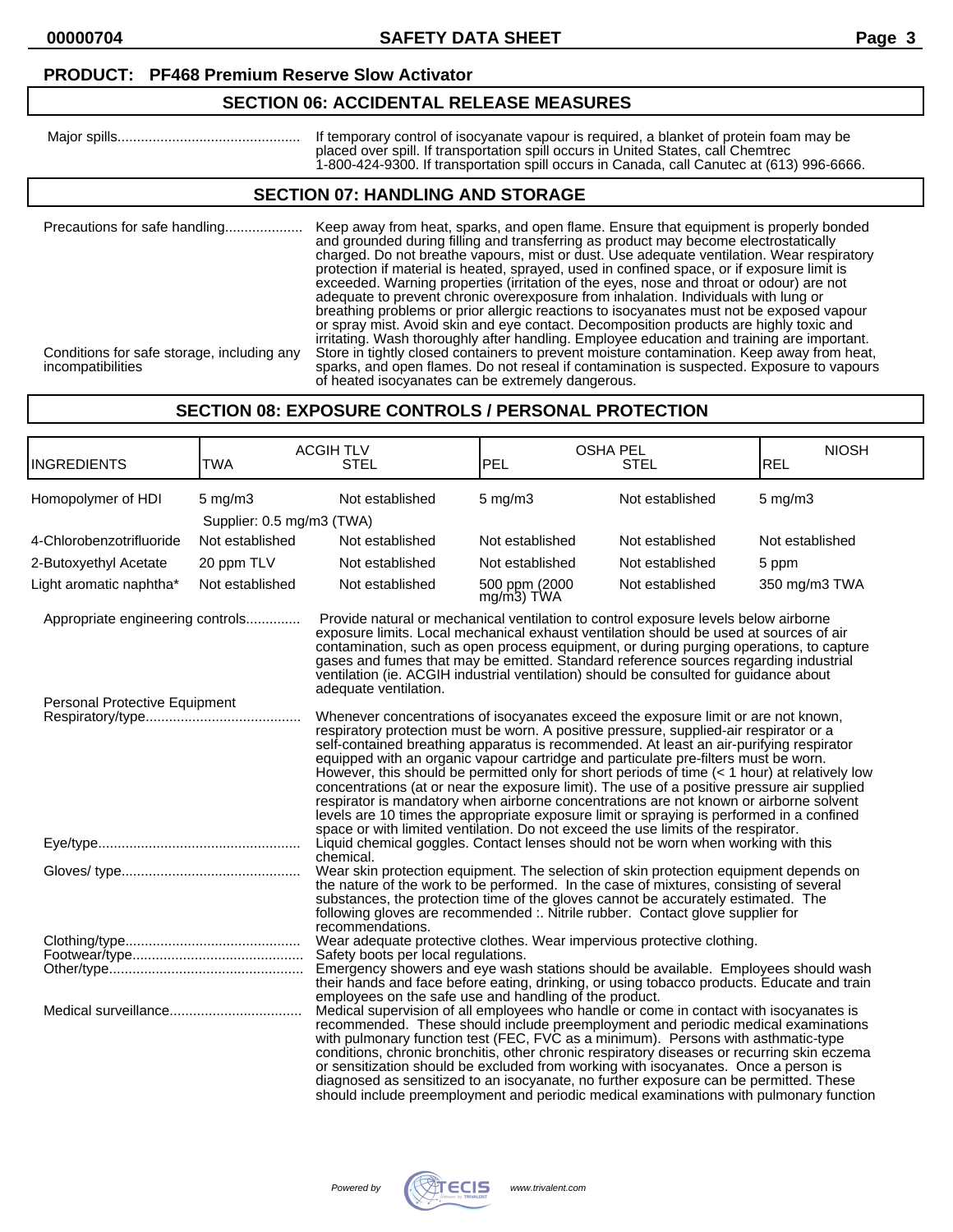### **PRODUCT: PF468 Premium Reserve Slow Activator**

#### **SECTION 08: EXPOSURE CONTROLS / PERSONAL PROTECTION**

Medical surveillance.................................. test (fev, fvc as a minimum). Persons with asthmatic-type conditions, chronic bronchitis, other chronic respiratory diseases or recurrant skin eczema or sensitization should be excluded from working with isocyanates. Once a person is diagnosed as sensitized to an isocyanate, no further exposure can be permitted.

#### **SECTION 09: PHYSICAL AND CHEMICAL PROPERTIES**

| Appearance/Physical state                      | Liquid.                  |
|------------------------------------------------|--------------------------|
|                                                | Light yellow.            |
|                                                | Characteristic odour.    |
| Odour threshold (ppm)                          | Not available.           |
|                                                | Not applicable.          |
| Melting / Freezing point (deg C)               | < -24 C.                 |
| Initial boiling point / boiling range (deg C). | > 139°C.                 |
|                                                | 43°C (109°F).            |
|                                                | Not available.           |
| Flammability (solids and gases)                | Not applicable.          |
| Upper flammable limit (% vol)                  | 10.5.                    |
| Lower flammable limit (% vol)                  | 0.9.                     |
| Vapour pressure (mm Hg)                        | Not available.           |
|                                                | Not available.           |
| Relative Density (Specific Gravity)            | 1.174.                   |
|                                                | 9.8.                     |
|                                                | Negligible.              |
| Partition coefficient - n-octanol/water        | Not available.           |
| Auto ignition temperature (deg C)              | Not available.           |
| Decomposition temperature                      | Not available.           |
|                                                | 15.0 sec Zahn #2.        |
|                                                | 1.13 lbs/USG; 135.4 g/L. |

# **SECTION 10: STABILITY AND REACTIVITY**

|                                       | Contact with moisture and other materials will react with isocyanates.                                                                                                                                                                                                          |
|---------------------------------------|---------------------------------------------------------------------------------------------------------------------------------------------------------------------------------------------------------------------------------------------------------------------------------|
|                                       | Stable at normal temperatures and pressures.                                                                                                                                                                                                                                    |
| Possibility of hazardous reactions    | Contact with moisture, other materials that react with isocyanates, or temperatures above                                                                                                                                                                                       |
| Conditions to avoid, including static | 177C, may cause polymerization.                                                                                                                                                                                                                                                 |
| discharge, shock or vibration         | Avoid heat, spark, open flames. Moisture.                                                                                                                                                                                                                                       |
| Hazardous decomposition products      | Water, Amines, Strong bases, Alcohols, Copper alloys. Strong oxidizing agents.<br>No hazardous decomposition products when stored and handled correctly. Thermal<br>decomposition may produce acrid smoke and irritating fumes. See hazardous combustion<br>products section 5. |
|                                       |                                                                                                                                                                                                                                                                                 |

# **SECTION 11: TOXICOLOGICAL INFORMATION**

| IINGREDIENTS                                                                    |                                        | <b>LC50</b>                                                                                                                                                                      | LD50                                                           |
|---------------------------------------------------------------------------------|----------------------------------------|----------------------------------------------------------------------------------------------------------------------------------------------------------------------------------|----------------------------------------------------------------|
| Homopolymer of HDI                                                              |                                        | 390-453 mg/m3 rat 4 hours                                                                                                                                                        | $>$ 5,000 mg/kg (rat, oral);<br>> 5,000 mg/kg (rabbit, dermal) |
| 4-Chlorobenzotrifluoride                                                        |                                        | 4479 ppm                                                                                                                                                                         | >6,800 mg/kg (rat oral);<br>>2,700 mg/kg (rabbit dermal)       |
| 2-Butoxyethyl Acetate                                                           |                                        | $>$ 450 ppm rat 6h                                                                                                                                                               | $1,600$ mg/kg (rat, oral)<br>1,480 mg/kg (rabbit, dermal)      |
| Light aromatic naphtha*                                                         |                                        | 10.2 mg/L (inhal, hr.)                                                                                                                                                           | $>3400$ mg/kg (oral, rat).<br>>2000<br>mg/kg (dermal, rabbit)  |
| Symptoms related to the physical, chemical<br>and toxicological characteristics | Eye contact. Skin contact. Inhalation. |                                                                                                                                                                                  |                                                                |
|                                                                                 | and rash.                              | Causes skin irritation. Causes reddening, stinging and swelling. Persons previously<br>sensitized can experience allergic reaction with symptoms of reddening, itching, swelling |                                                                |
|                                                                                 | Not available.                         | Causes eye irritation. Can cause tearing, reddening and swelling. May cause temporary<br>corneal damage. Vapours can produce irritation. Symtoms include tearing and reddening   |                                                                |

corneal damage. Vapours can produce irritation. Symtoms include tearing and reddening. Ingestion.................................................... May be harmful or fatal if swallowed. May cause central nervous system effects such as headache, nausea, vomiting and weakness.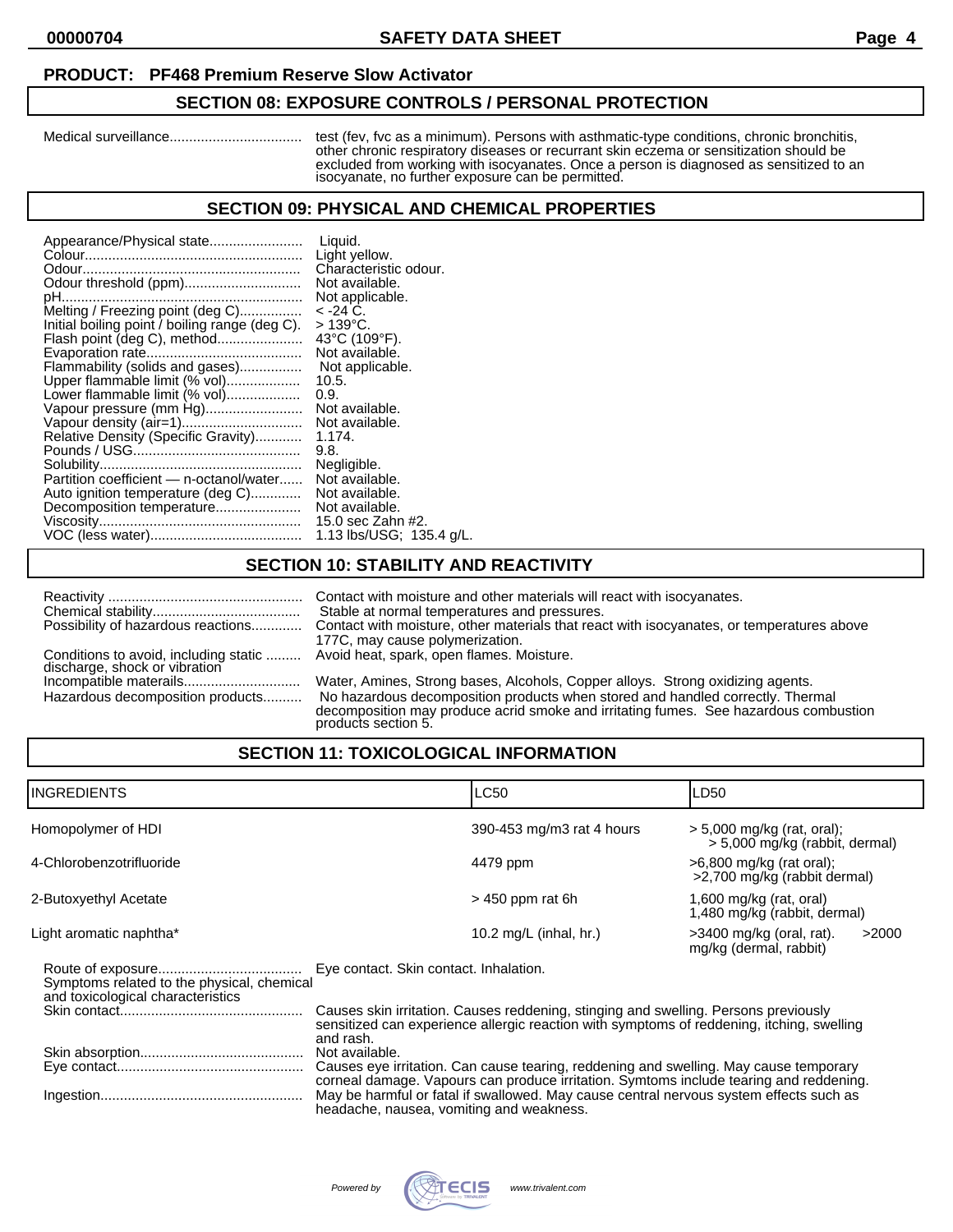#### **PRODUCT: PF468 Premium Reserve Slow Activator**

## **SECTION 11: TOXICOLOGICAL INFORMATION**

|                                                                      | Isocyanate vapour/mists at concentrations above the exposure limits can irritate (burning<br>sensation) the mucous membranes in the respiratory tract. This can cause a runny nose,<br>sore throat, coughing, chest discomfort, difficult breathing and reduced pulmonary<br>functioning. Persons with preexisting, nonspecific bronchial hyperreactivity can respond to<br>concentrations below the exposure limit with similar symptoms as well as asthma attack.<br>Exposure well above the exposure limit may lead to bronchitis, bronchial spasm and<br>pulmonary edema. Chemical or hypersensitive pneumonitis, with flu-like symptoms has<br>also been reported. These symptoms can be delayed up to several hours after exposure.<br>Solvent vapours may be irritating to the eyes, nose and throat, resulting in redness, burning<br>and itching of eyes, dryness of the throat and tightness in the chest. Breathing of high<br>vapour concentrations may cause anesthetic effects and serious health effects. Excessive<br>inhalation of vapours can cause respiratory irritation, dizziness, headache, nausea and<br>asphyxiation. |
|----------------------------------------------------------------------|------------------------------------------------------------------------------------------------------------------------------------------------------------------------------------------------------------------------------------------------------------------------------------------------------------------------------------------------------------------------------------------------------------------------------------------------------------------------------------------------------------------------------------------------------------------------------------------------------------------------------------------------------------------------------------------------------------------------------------------------------------------------------------------------------------------------------------------------------------------------------------------------------------------------------------------------------------------------------------------------------------------------------------------------------------------------------------------------------------------------------------------------|
| Effects of chronic exposure                                          | As a result of previous repeated overexposure or a single large dose, certain individuals<br>develop sensitization which will cause them to react to a later exposure to product at levels<br>well below the exposure limit. Symptoms including chest tightness, wheezing, cough,<br>shortness of breath or asthma attack, could be immediate or delayed. There are reports<br>that once sensitized, an individual can experience these symptoms upon exposure to dust,<br>cold air or other irritants. This increased lung sensitivity can persist for weeks and, in<br>severe cases, for several years. Sensitization can be permanent. Prolonged or repeated<br>exposure may cause lung damage, including a decrease in lung function. Prolonged<br>vapour contact may cause conjunctivitis. Prolonged skin contact may cause reddening,<br>swelling, rash, scaling, blistering, and in some cases, sensitization. Chronic exposure to<br>organic solvents may cause permanent brain and nervous system damage. Intentional                                                                                                                 |
|                                                                      | misuse by deliberately concentrating and inhaling this product may be harmful or fatal.<br>None of the components present in this material at concentrations equal to or greater than<br>0.1% are listed by IARC, NTP, OSHA or ACGIH as a carcinogen.                                                                                                                                                                                                                                                                                                                                                                                                                                                                                                                                                                                                                                                                                                                                                                                                                                                                                          |
| Sensitizing capability of material<br>Specific Target Organ Toxicity | No component of this product present at levels greater than or equal to 0.1%.<br>May cause sensitization by skin contact.<br>May cause drowsiness or dizziness. May cause respiratory irritation.                                                                                                                                                                                                                                                                                                                                                                                                                                                                                                                                                                                                                                                                                                                                                                                                                                                                                                                                              |

### **SECTION 12: ECOLOGICAL INFORMATION**

| Persistence and degradability |  |
|-------------------------------|--|
| Bioaccumulative potential     |  |
|                               |  |
|                               |  |

Product data not available. Product data not available. Product data not available. Product data not available. Do not allow to enter waters, waste water or soil.

#### **SECTION 13: DISPOSAL CONSIDERATIONS**

contaminated packaging

Information on safe handling for disposal . Dispose of waste in accordance with all applicable Federal, Provincial/State and local and methods of disposal, including any regulations. Empty containers must be handled with c regulations. Empty containers must be handled with care due to product residue.

#### **SECTION 14: TRANSPORT INFORMATION**

|                              | UN1263 - PAINT RELATED MATERIAL - Class 3 - Packing Group III - This product meets<br>the limited quantity exemption when packaged in containers less than 5 liters. |
|------------------------------|----------------------------------------------------------------------------------------------------------------------------------------------------------------------|
|                              | UN1263 - PAINT RELATED MATERIAL - Class 3 - Packing Group III - This product meets<br>the limited quantity exemption when packaged in containers less than 5 liters. |
|                              | 49CFR173.150 provides an exception to the requirements of subsection 172.101                                                                                         |
|                              | flammable liquids in Packing Group III and combustible liquids, inner packagings not over                                                                            |
|                              | 5.0 L (1.3 gallons) net capacity each, packed in a strong outer packaging.                                                                                           |
|                              | UN1263 - PAINT RELATED MATERIAL - Class 3 - Packing Group III. Limited Quantity.                                                                                     |
|                              | Do not ship by air without checking appropriate IATA regulations.                                                                                                    |
| IMDG Classification (Marine) | UN1263 - PAINT RELATED MATERIAL - Class 3 - Packing Group III - EmS: F-E S-E.                                                                                        |
|                              | Limited Quantity. Check IMDG regulations for limited quantity exemptions.                                                                                            |
|                              | Potential marine pollutant.                                                                                                                                          |
|                              | In accordance with Part 2.2.1 of the Transportation of Dangerous Goods Regulations (July                                                                             |
|                              | 2, 2014) - we certify that classification of this product is correct. .                                                                                              |

# **SECTION 15: REGULATORY INFORMATION**

|                                          | All con |
|------------------------------------------|---------|
| <b>SARA Title III</b>                    |         |
| Section 302 - extremely hazardous  None. |         |
| substances                               |         |

In Domestic Substances List (DSL). Il components are listed. his product is considered hazardous under the OSHA Hazard Communication Standard.